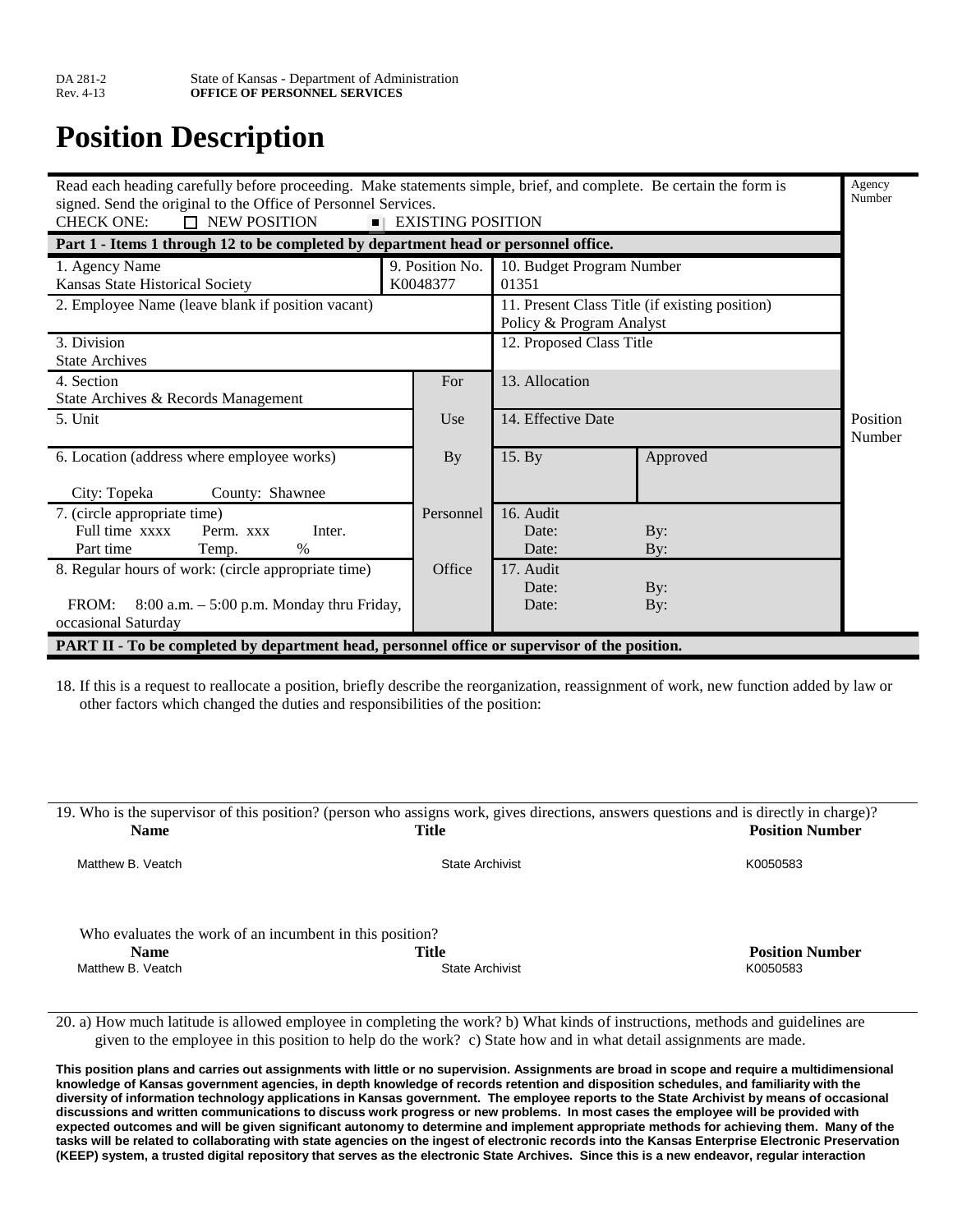21. Describe the work of this position using the page or one additional page only. (Use the following format for describing job duties):

**What** is the action being done (use an action verb); to **whom** or **what** is the action directed (object of action); **why** is the action being done (be brief); how is the action being done (be brief). For each task state: Who reviews it? How often? What is it reviewed for?

**Number Each Task and Indicate Percent of Time and Identity each function as essential or marginal by placing an E or M next to the % of time for each task.** Essential functions are the primary job duties for which the position was created and that an employee must be able to perform, with or without reasonable accommodation. A marginal function is a peripheral, incident of minimal part of the position.

| No. Each<br>Task and<br>Indicate<br>Percent<br>of Time | E or M    | This is specialized, professional work in recordkeeping systems analysis and electronic records management and<br>preservation policy analysis, with statewide scope and application. The Kansas State Historical Society is making a critical<br>transition from a paper-based records management and archival program to a program that manages and preserves digital<br>government records in a trusted digital repository. This position requires an individual with a thorough understanding of<br>traditional records management and archival practices as well as knowledge of the complex issues involved in electronic<br>records management and preservation. The work is of a highly diverse and/or complex nature characterized by a broad<br>range of activities and frequently changing conditions, situations, problems, and standards/best practices. The work requires<br>considerable analytical thought applied to the origination of ideas, techniques and programs for solving technical problems,<br>complicated situations, and resource reductions. The employee must exhibit independent judgment and participate in major<br>program changes or policy decisions.                                                                                                                                                                                                                                                                                      |
|--------------------------------------------------------|-----------|----------------------------------------------------------------------------------------------------------------------------------------------------------------------------------------------------------------------------------------------------------------------------------------------------------------------------------------------------------------------------------------------------------------------------------------------------------------------------------------------------------------------------------------------------------------------------------------------------------------------------------------------------------------------------------------------------------------------------------------------------------------------------------------------------------------------------------------------------------------------------------------------------------------------------------------------------------------------------------------------------------------------------------------------------------------------------------------------------------------------------------------------------------------------------------------------------------------------------------------------------------------------------------------------------------------------------------------------------------------------------------------------------------------------------------------------------------------------------------|
| 25%                                                    | E         | <b>Information Technology Project Plan Review</b><br>In accordance with the provisions of Information Technology Executive Council Guideline 2400A, the electronic records<br>archivist:                                                                                                                                                                                                                                                                                                                                                                                                                                                                                                                                                                                                                                                                                                                                                                                                                                                                                                                                                                                                                                                                                                                                                                                                                                                                                         |
|                                                        |           | collaborates with Kansas government agencies preparing high level and detailed information technology project<br>plans for submission to the appropriate branch Chief Information Technology Officer (CITO) to analyze the<br>government records impacted by the proposed IT project;<br>determines whether proposed CITO-reportable IT projects impact records with long-term (10+ year retention)<br>$\bullet$<br>value;<br>ensures that the proposed CITO-reportable IT project plan includes appropriate provisions for managing and<br>$\bullet$<br>preserving long-term records, including the transfer of permanent records to the Kansas Enterprise Electronic<br>Preservation (KEEP) trusted digital repository;<br>estimates the tasks, level of effort, and costs required to ingest, preserve, and provide access to permanent<br>$\bullet$<br>records transferred to the KEEP trusted digital repository;<br>works, as needed, with Kansas government agency staff to incorporate KEEP ingest costs into proposed CITO-<br>$\bullet$<br>reportable IT project budgets;<br>prepares electronic recordkeeping analysis reports and approval letters on proposed CITO-reportable IT projects<br>$\bullet$<br>for the State Archivist, whose approval is required for all CITO-reportable project plans;<br>participates, as needed, in CITO-reportable IT project execution to assist with records analysis, KEEP ingest<br>planning, and other records-related tasks. |
| 25 %                                                   | ${\bf E}$ | Electronic Recordkeeping Systems Analysis and KEEP Ingest Coordination<br>The electronic records archivist works with Kansas government agencies to promote use of the KEEP System trusted digital<br>repository and to coordinate the transfer of permanent records into the KEEP digital archives. The employee:<br>identifies Kansas government agencies that have permanent electronic records eligible for transfer to the KEEP                                                                                                                                                                                                                                                                                                                                                                                                                                                                                                                                                                                                                                                                                                                                                                                                                                                                                                                                                                                                                                             |
|                                                        |           | digital archives;<br>contacts and presents the value of the KEEP trusted digital repository to Kansas government agencies that have<br>$\bullet$<br>permanent electronic records;<br>prepares recommendations for the State Archivist concerning the feasibility, level of effort, and costs associated<br>with transferring, preserving, and providing access to specific permanent Kansas government records in the<br>KEEP digital archives;                                                                                                                                                                                                                                                                                                                                                                                                                                                                                                                                                                                                                                                                                                                                                                                                                                                                                                                                                                                                                                  |
|                                                        |           | negotiates and administers submission agreements with Kansas government entities to specify the requirements<br>for the transfer of permanent electronic records to the KEEP trusted digital repository;<br>communicates custom records transfer, ingest, preservation, and access requirements to KEEP system technical<br>staff;<br>performs quality assurance on permanent records transferred to the KEEP digital archives to ensure compliance                                                                                                                                                                                                                                                                                                                                                                                                                                                                                                                                                                                                                                                                                                                                                                                                                                                                                                                                                                                                                              |
| 25 %                                                   | E         | with submission agreements and KEEP policies and operating procedures.<br><b>Records Management Consulting (Analog and Digital Records)</b><br>Promotes the adoption of records management methods and best practices for records in electronic, paper, and<br>other formats in compliance with applicable records laws.<br>Analyzes business processes to determine agency functions and the resulting records series and information<br>systems to develop records retention and disposition schedules.<br>Works with state agencies to develop and then participates in the review of Electronic Recordkeeping Plans<br>detailing strategies for ensuring that long-term electronic records (10+ year retention) are managed and preserved<br>for approved retention periods.                                                                                                                                                                                                                                                                                                                                                                                                                                                                                                                                                                                                                                                                                                 |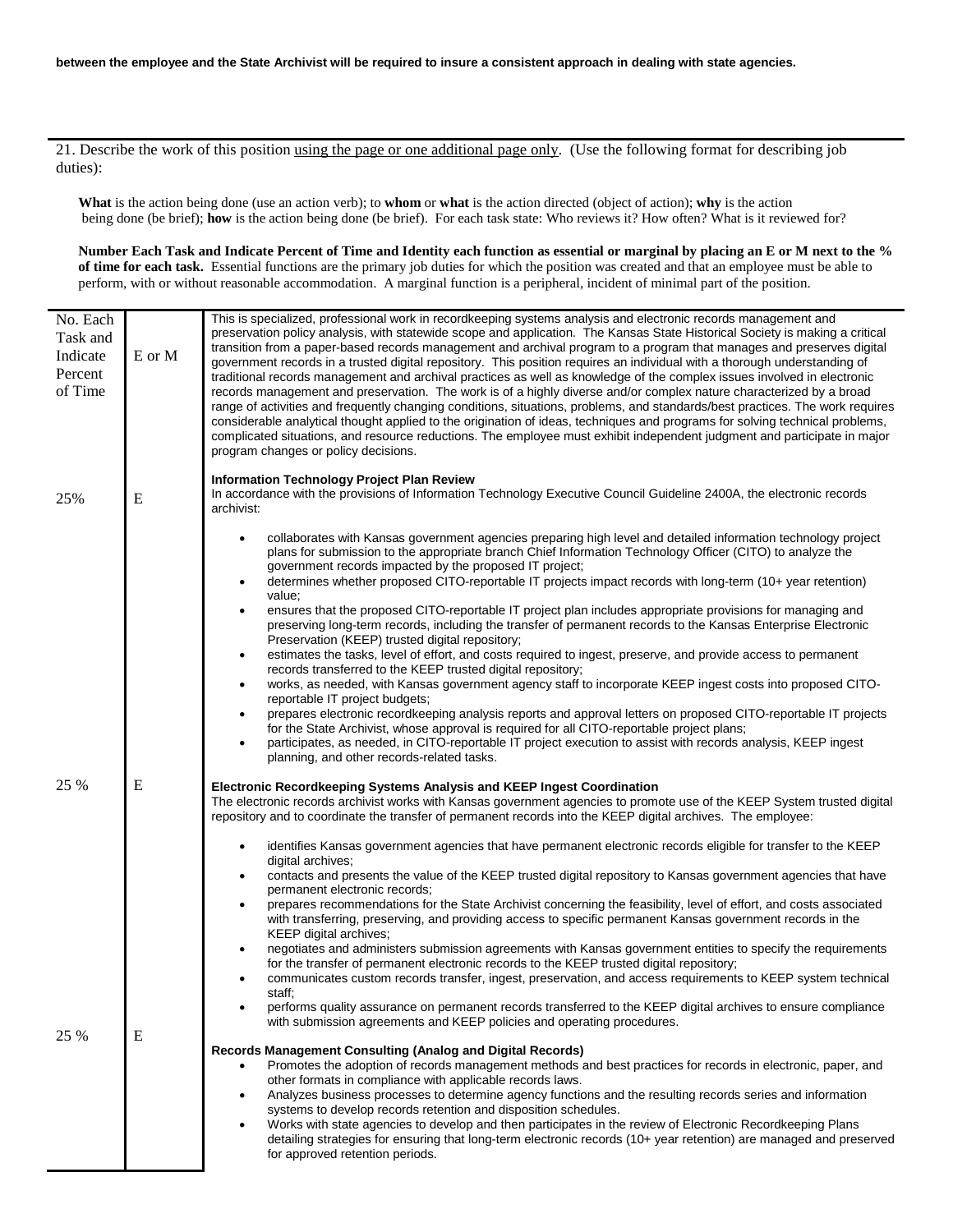| 15% | ${\bf E}$ | Prepares and revises retention and disposition schedules and drafts appraisal reports for presentation to the State<br>Records Board. This activity requires analytical thought to determine which government records have enduring<br>value either for legal, administrative, or historical value. Incorrect choices could mean that records with enduring<br>value are not preserved or that resources are invested in preserving records with that lack enduring value. The<br>impact of such choices may not be immediately obvious.<br>Evaluates, inspects, and proposes new or revised agency recordkeeping practices.<br>٠<br>Provides information on laws and policies related to records retention and disposition.<br>Works with others to develop enterprise guidelines and best practices, generally for the management of electronic<br>٠<br>records.<br>Produces and presents written and multimedia training materials on records and information management,<br>including electronic records management and preservation.<br>Develops and maintains good working relationships with state agency staff.                                                                                                                                          |
|-----|-----------|------------------------------------------------------------------------------------------------------------------------------------------------------------------------------------------------------------------------------------------------------------------------------------------------------------------------------------------------------------------------------------------------------------------------------------------------------------------------------------------------------------------------------------------------------------------------------------------------------------------------------------------------------------------------------------------------------------------------------------------------------------------------------------------------------------------------------------------------------------------------------------------------------------------------------------------------------------------------------------------------------------------------------------------------------------------------------------------------------------------------------------------------------------------------------------------------------------------------------------------------------------------|
| 5 % | E         | <b>Electronic Records and Information Policy Planning and Development</b><br>Participates in policy planning and development of the KEEP digital archives through:<br>development and maintenance of the KEEP Policy Framework and KEEP operating rocedures;<br>$\circ$<br>preservation planning to ensure long term access to records maintained in the KEEP digital archives;<br>$\circ$<br>promotion of expanded use of the KEEP system among state agencies and other levels of Kansas<br>$\circ$<br>government.<br>Participates in digital information policy planning and development at the enterprise level for state government<br>through:<br>staff support for the Electronic Records Committee, an advisory group to the Information Technology<br>$\circ$<br>Advisory Board and the State Records Board;<br>participation on special task forces dealing with specific electronic records and information management<br>$\circ$<br>issues.<br>Works with state agency program managers, information technology staff, and records officers to develop,<br>implement, and periodically evaluate policies, guidelines, and best practices to promote effective electronic<br>records and information management and preservation in Kansas government |
| 5 % | М         | <b>Standards and Best Practices</b><br>Studies best practices from electronic records management and digital preservation initiatives around the world<br>and assesses their applicability to Kansas state government.<br>Serves as a knowledge source on rapidly changing national and international standards and best practices related<br>to electronic records management and digital preservation and recommends agency action to anticipate<br>developing needs.                                                                                                                                                                                                                                                                                                                                                                                                                                                                                                                                                                                                                                                                                                                                                                                          |
|     |           | <b>Miscellaneous Related Duties</b><br>Other related duties may include but are not limited to:<br>serving on intra- and inter-divisional committees, task forces, and teams;<br>delivering presentations to a variety of groups;<br>٠<br>enhancing professional knowledge and skills by<br>studying professional literature in the fields of records management, information technology, digital<br>$\circ$<br>preservation, archives, government, and history;<br>participating in regional and national archives and records management professional organizations;<br>$\circ$<br>attending in in-person and remote professional development training opportunities;<br>$\circ$<br>providing reference assistance as needed to fill in for "core" reference; this may include working an occasional<br>Saturday.<br>performing other tasks assigned by the State Archivist or by other Kansas Historical Society administrators in<br>order to help carry out the general mission of the agency.<br>The supervisor reviews all of the above these responsibilities during periodic feedback sessions and the annual evaluation,<br>and whenever problems arise with regard to quality of results.                                                             |
|     |           |                                                                                                                                                                                                                                                                                                                                                                                                                                                                                                                                                                                                                                                                                                                                                                                                                                                                                                                                                                                                                                                                                                                                                                                                                                                                  |

22. a. If work involves leadership, supervisory, or management responsibilities, check the statement which best describes the position:

- ( ) Lead worker assigns, trains, schedules, oversees, or reviews work of others.
- ( ) Plans, staffs, evaluates, and directs work of employees of a work unit. ( ) Delegates authority to carry out work of a unit to subordinate supervisors or managers.

b. List the names, class titles, and position numbers of all persons who are supervised directly by employee on this position.<br> **Name** Position Number Title Position Number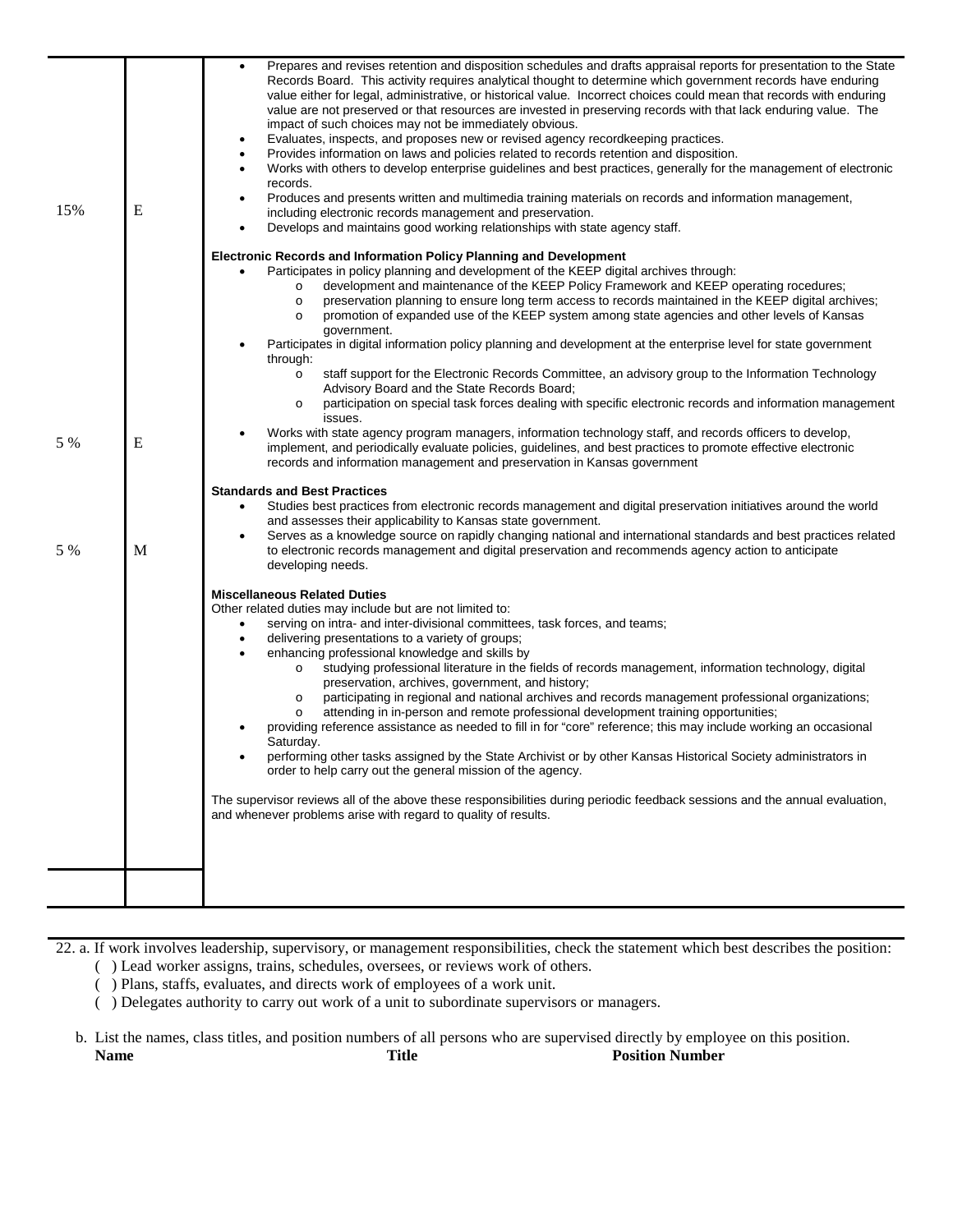23. Which statement best describes the results of error in action or decision of this employee?

- ( ) Minimal property damage, minor injury, minor disruption of the flow of work.
- ( ) Moderate loss of time, injury, damage or adverse impact on healthy and welfare of others.
- ( x ) Major program failure, major property loss, or serious injury or incapacitation.

( ) Loss of life, disruption of operations of a major agency.

Please give examples.

Failure to properly administer the records management program could result in the destruction or inaccessibility of analog and digital records with long-term or enduring value and/or unnecessary costs for state agencies. Premature destruction of records or inability to find documents needed for court proceedings could affect the outcome of important and potentially costly litigation. Inadequate public relations skills could alienate other state employees, researchers, and external partners. Consequences of actions or decisions at this level are significant as the work may be rarely, if ever, reviewed, making errors difficult to detect. Errors may cause major program failure or a high degree of confusion. Costs due to errors are substantial.

Errors in assessment of value and retention of records series and the cost to include appropriate records in KEEP when evaluating newly proposed electronic records systems can have serious consequences for both the KSHS and the specific agency. These errors can, again, result in the loss or lack of accessibility of necessary records and/or costly changes as systems are designed and built.

While not a primary part of the position, errors in reference work can be significant. They may cause researchers to miss important sources for their specific inquiries. Because many of our patrons travel long distances to use the Society's collections, improper reference service may cause them to waste valuable time searching through unhelpful materials. Researchers can be sources of donations of historical materials to the Society and poor service could cause ill will and the loss of these potential donations. Failure to identify and locate state archives documents needed for legal purposes could have a major impact on important court or administrative proceedings involving rights of individuals, responsibilities or government agencies or large sums of money and could be viewed as violations of the Kansas Open Records Act. Likewise, improper disclosure of information in restricted state archives records could damage the privacy rights of individuals and possibly lead to lawsuits against the historical society.

24. For what purpose, with whom and how frequently are contacts made with the public, other employees or officials?

The employee has daily contact with internal KSHS staff, other state employees, the public, and external partners in the performance of the duties of the position. The employee frequently makes formal presentations and interacts /collaborates with internal and external partners to achieve common understanding or solutions to problems. Excellent communication techniques and well developed communication skills are important in this position.

#### 25. What hazards, risks or discomforts exist on the job or in the work environment?

The duties of this position occasionally require working in unheated or unairconditioned storage areas in very hot or cold weather, climbing tall ladders to

examine or retrieve records stored on high shelves, and lifting or carrying heavy boxes weighing as much as 60 pounds. Such work also involves exposure to

dust, mold, insects, and the droppings of birds and rodents.

26. List machines or equipment used regularly in the work of this position. Indicate the frequency with which they are used:

Personal computer and other standard office equipment used daily.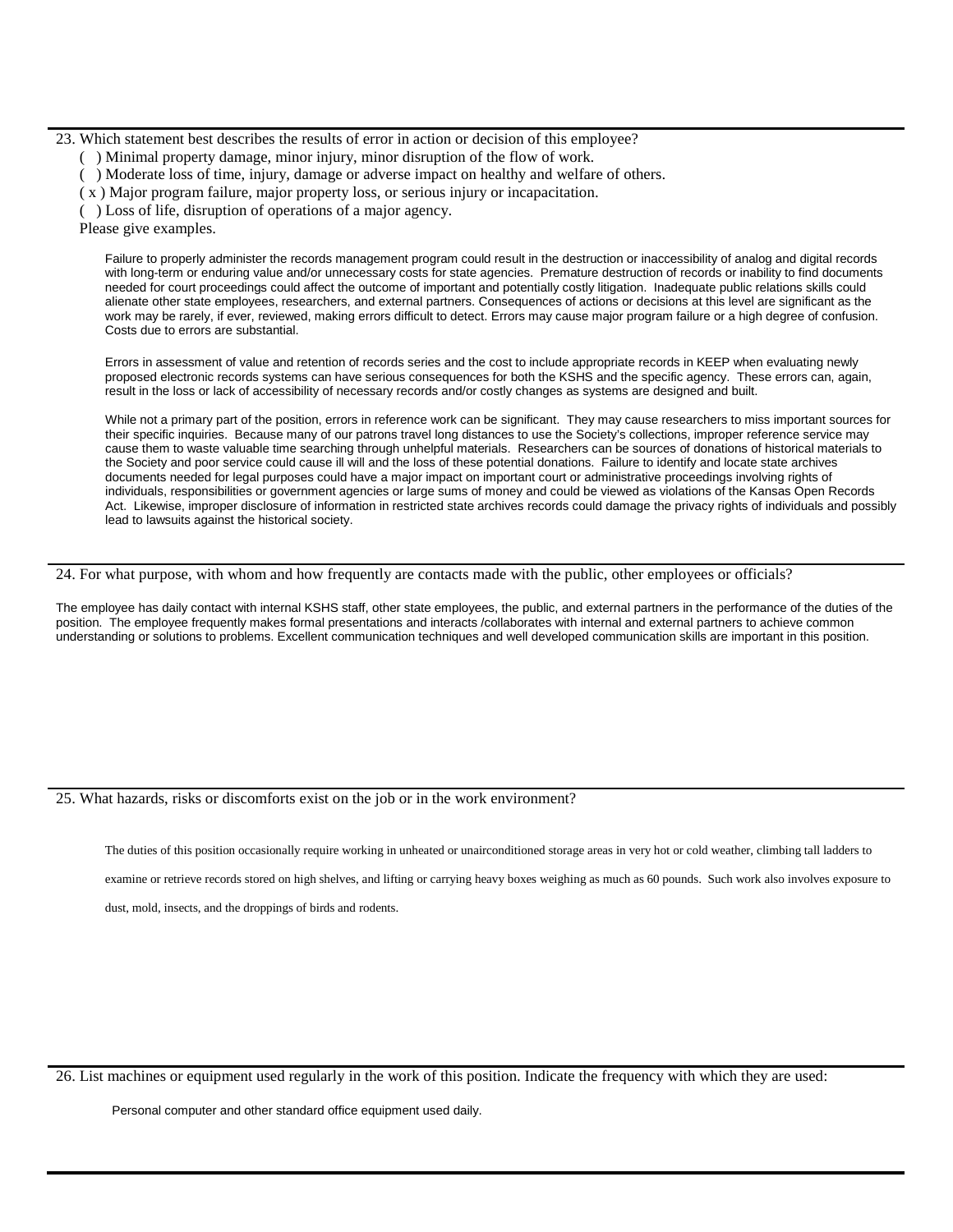### **PART III - To be completed by the department head or personnel office**

27. List the minimum amounts of education and experience which you believe to be necessary for an employee to begin employment in this position.

Education - General

Four years of experience in collecting, evaluating, studying or reporting on statistical, economic, fiscal/budget, legislative or administrative data. Education may be substituted for experience as determined relevant by the agency.

Education or Training - special or professional

Master's degree in public or business administration, library or information science with an archival administration concentration, or a related field is preferred.

Licenses, certificates and registrations

Valid Kansas driver's license.

Special knowledge, skills and abilities

#### Knowledge of

- records and information management methods and best practices;
	- standards and best practices related to trusted digital repositories including, but not limited to, the following:
		- o Open Archival Information System (OAIS): ISO 14721:2012
		- o Audit and Certification of Trustworthy Digital Repositories: ISO 16363: 2012
		- Producer-Archive Interface Methodology Abstract Standard (PAIMAS): ISO 20652:2006
- electronic information systems;
- digital preservation methods and best practices;
- archival methods and best practices;
- business process analysis methods and best practices;
- project management methods and best practices;
- metadata standards for archives, records management, and digital preservation including, but not limited to, the following:
	- o Metadata Encoding Transmission Standard (METS)
	- o Dublin Core<br>o PREMIS (pr
	- o PREMIS (preservation metadata)<br>o Encoded Archival Description (EA
	- Encoded Archival Description (EAD)
- American history with special emphasis on western and Kansas history;
- archives and special collections reference techniques and best practices;
- historical research methods.

#### Ability to

- manage projects;
- negotiate and administer contracts;
- work with a variety of people and in a team environment;
- balance multiple projects;
- meet deadlines;
- express ideas clearly, orally and in writing, to groups with varying expertise in the relevant subject matter.

## Experience - length in years and kind

Four years of experience in (education may be substituted for experience as determined by the agency):

- electronic records and information management;
- digital preservation;
- application of automated information management systems to records management, archives, or business environments.

## 28. **SPECIAL QUALIFICATIONS**

State any additional qualifications for this position that are necessary either as a physical requirement of an incumbent on the job,